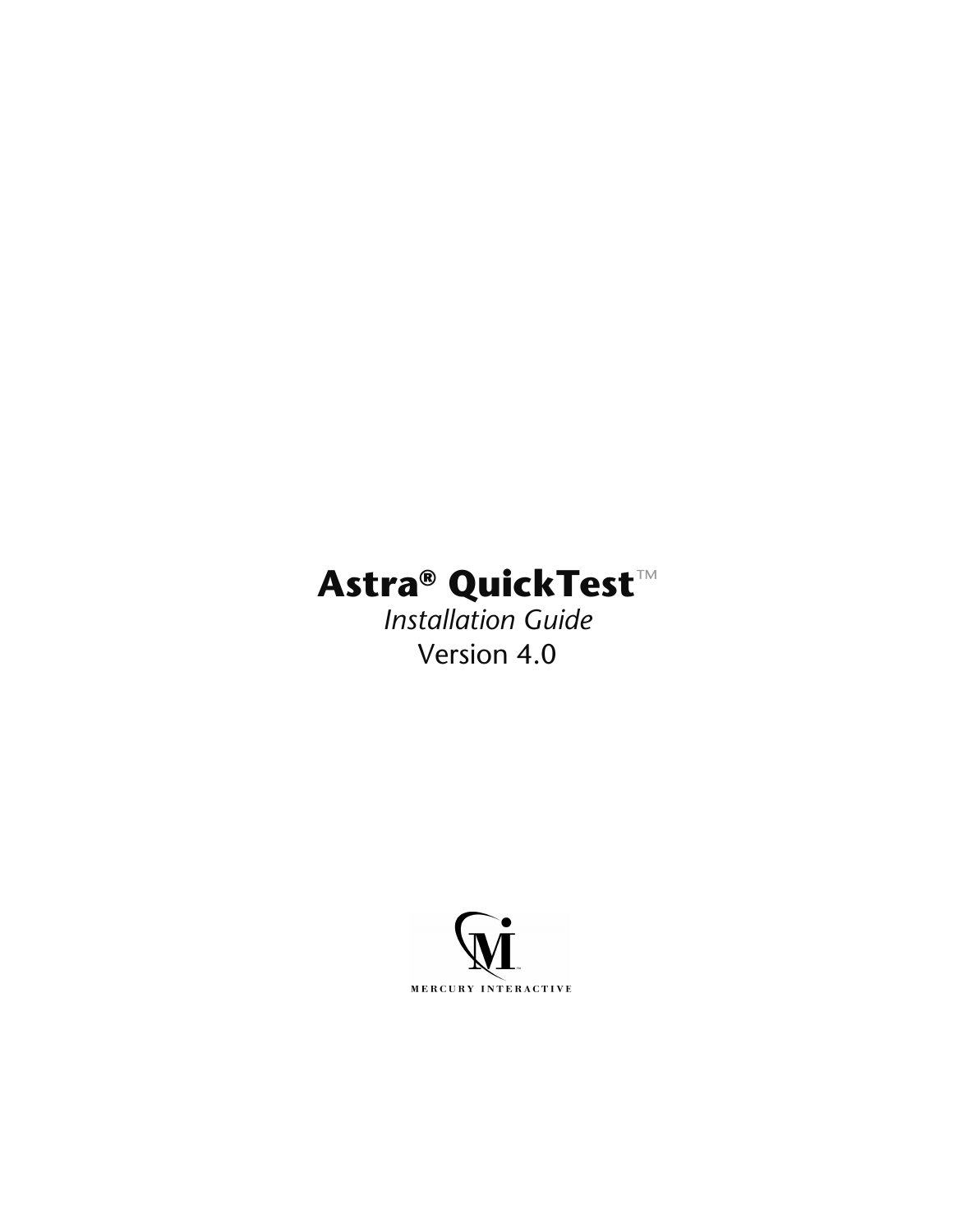Astra QuickTest Installation Guide

© Copyright 2000 by Mercury Interactive Corporation

All rights reserved. All text and figures included in this publication are the exclusive property of Mercury Interactive Corporation, and may not be copied, reproduced, or used in any way without the express permission in writing of Mercury Interactive. Information in this document is subject to change without notice and does not represent a commitment on the part of Mercury Interactive.

Mercury Interactive may have patents or pending patent applications covering subject matter in this document. The furnishing of this document does not give you any license to these patents except as expressly provided in any written license agreement from Mercury Interactive.

WinRunner, XRunner, LoadRunner, TestDirector, TestSuite, WebTest, and Astra are registered trademarks of Mercury Interactive Corporation in the United States and/or other countries. Astra SiteManager, Astra SiteTest, Astra QuickTest, Astra LoadTest, Topaz, RapidTest, QuickTest, Visual Testing, Action Tracker, Link Doctor, Change Viewer, Dynamic Scan, Fast Scan, and Visual Web Display are trademarks of Mercury Interactive Corporation in the United States and/or other countries.

This document also contains registered trademarks, trademarks and service marks that are owned by their respective companies or organizations. Mercury Interactive Corporation disclaims any responsibility for specifying which marks are owned by which companies or organizations.

If you have any comments or suggestions regarding this document, please send them via e-mail to documentation@mercury.co.il.

Mercury Interactive Corporation 1325 Borregas Avenue Sunnyvale, CA 94089 USA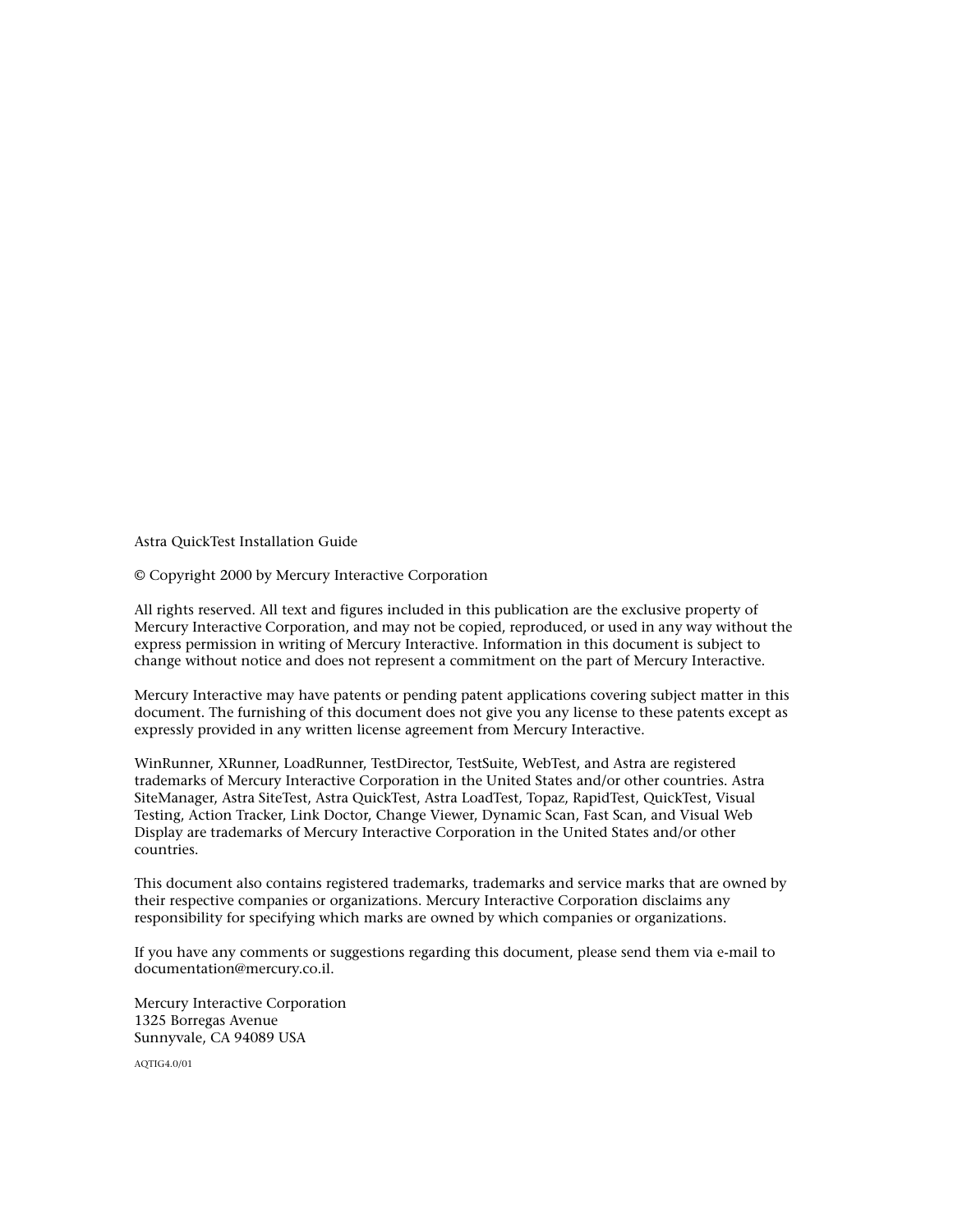# **Table of Contents**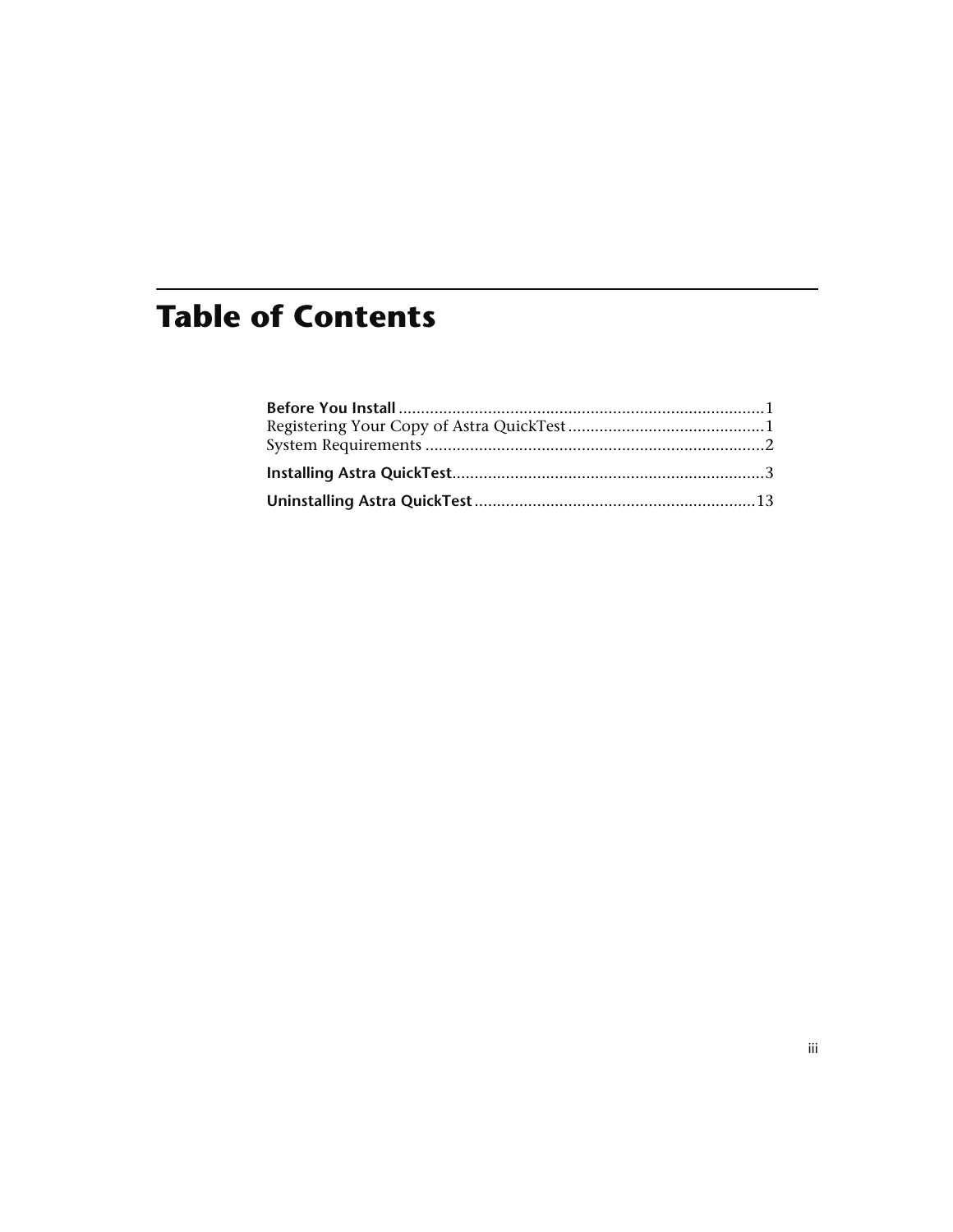Astra QuickTest Installation Guide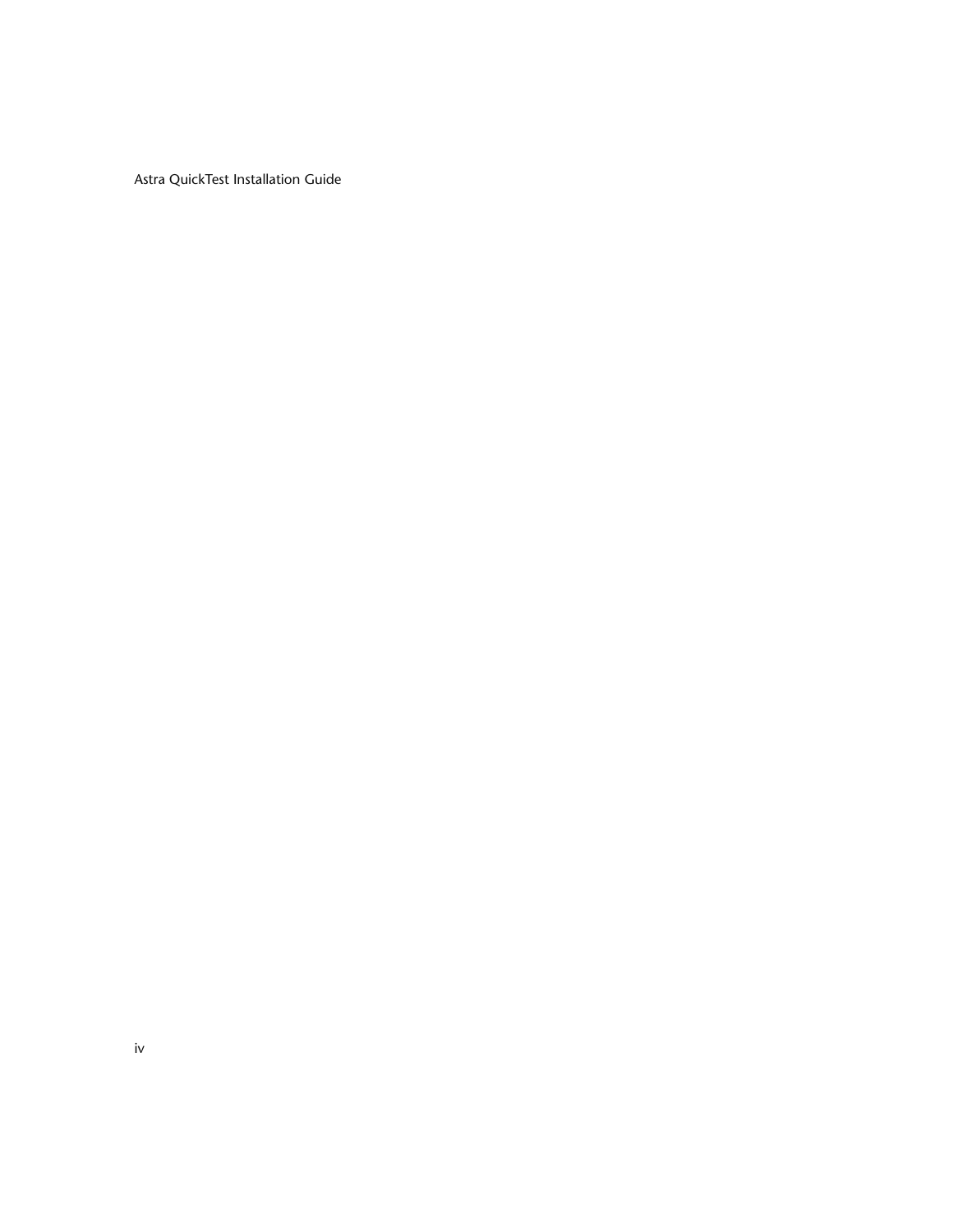## <span id="page-4-0"></span>**Before You Install**

Welcome to Astra QuickTest, Mercury Interactive's functional testing tool for Web applications using Windows 95, Windows 98, Windows 2000, and Windows NT 4.0. This guide describes everything you need to know about how to install Astra QuickTest on a standalone computer.

### <span id="page-4-1"></span>**Registering Your Copy of Astra QuickTest**

Register your copy of Astra QuickTest to become a licensed user with all rights and privileges. Registered users can access technical support and information on all Mercury Interactive products, and are eligible for updates and upgrades.

To register your copy of Astra QuickTest, fill out the Mercury Interactive Software Registration card.

- ➤ If you are in the United States, fill out the USA Owners portion of the card. Send the card to the Sunnyvale, California address printed on the card. No postage is necessary.
- ➤ If you are outside the United States, fill out the non-USA portion of the registration card and mail it to the appropriate international address using correct postage.

If your address changes, notify Mercury Interactive or your local representative, so that you can continue to receive product information and updates.

**Note:** You can also register your copy of Astra QuickTest on Mercury Interactive's Customer Support site (*http://support.mercuryinteractive.com*).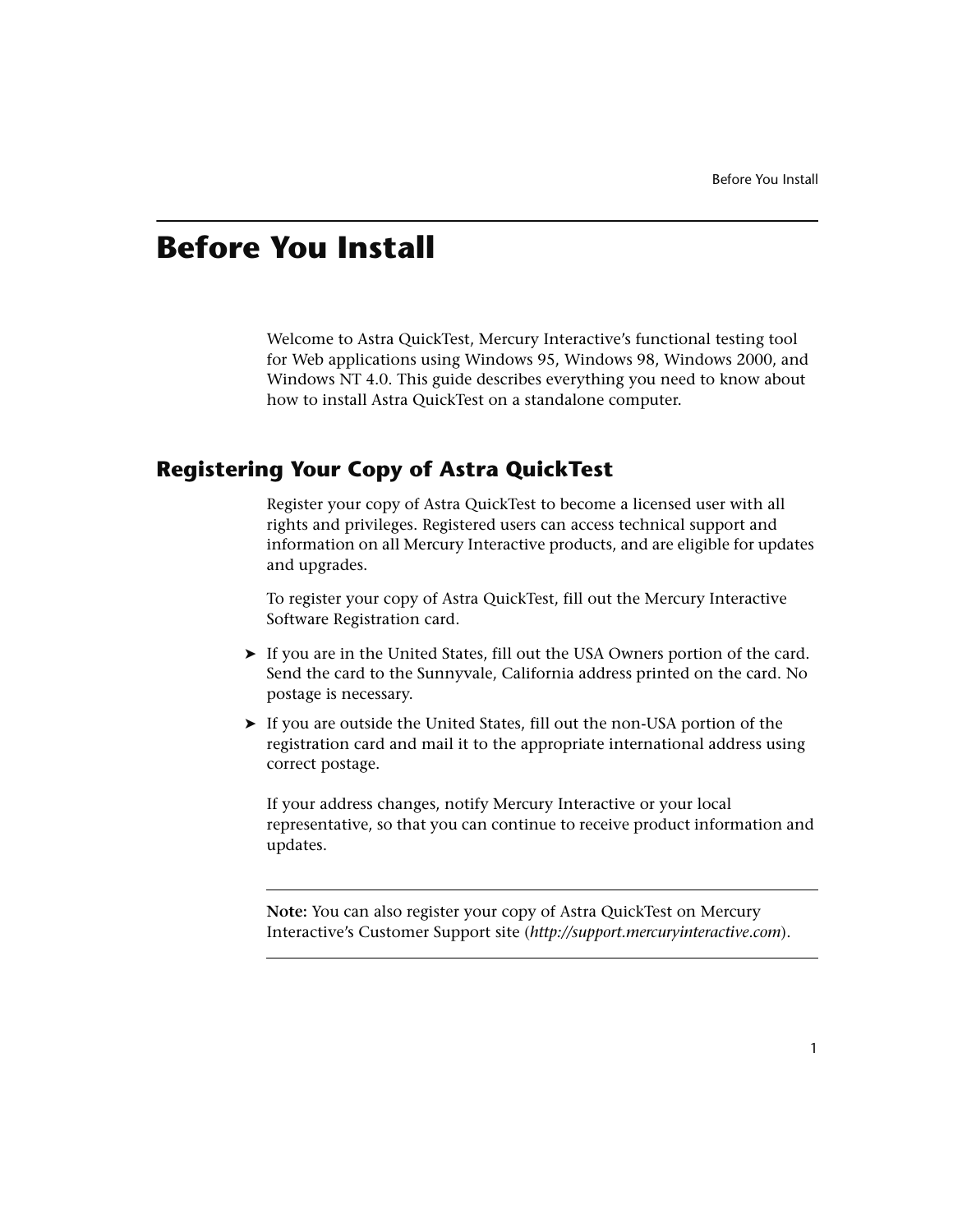## <span id="page-5-0"></span>**System Requirements**

In order to successfully run Astra QuickTest, you need the following minimum system requirements:

| An IBM-PC or compatible with a Pentium®<br>166 MHz or higher microprocessor                     |  |
|-------------------------------------------------------------------------------------------------|--|
| Windows® 95, Windows® 98,<br>Windows® 2000, Windows NT® 4.0                                     |  |
| Minimum 32 MB RAM                                                                               |  |
| Minimum 50 MB                                                                                   |  |
| Internet Explorer 4.01 SP1 to 5.01 (required),<br>Netscape Navigator 4.06 and higher (optional) |  |
|                                                                                                 |  |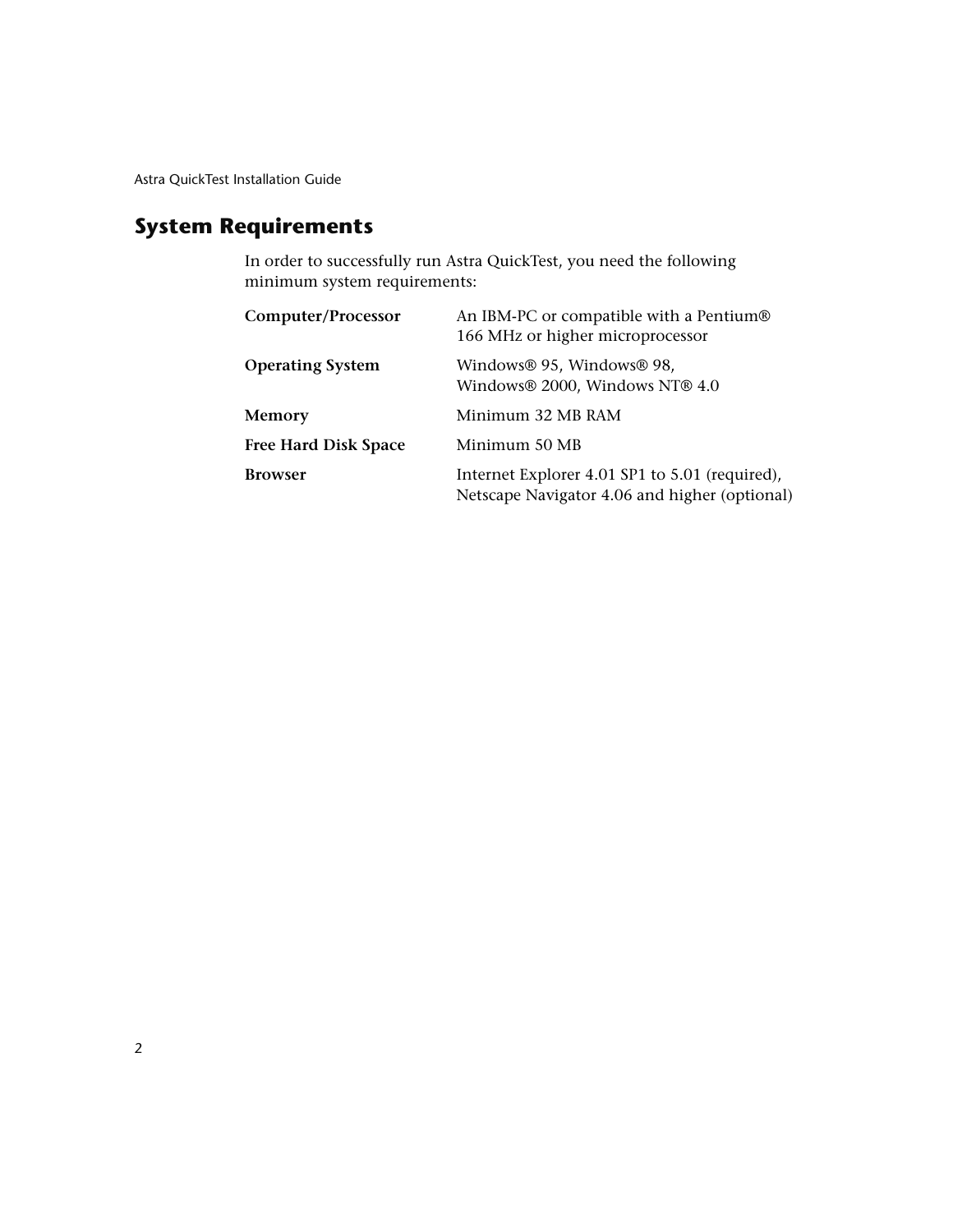## <span id="page-6-0"></span>**Installing Astra QuickTest**

Your Astra QuickTest CD-ROM includes a setup program that guides you through the installation process.

#### **To install Astra QuickTest on your computer:**

 **1** Insert the CD-ROM into the CD-ROM drive. If the CD-ROM drive is on your local machine, the Astra QuickTest Setup window opens. If you are installing from a network drive, connect and browse to it and double-click *autorun.exe* in the root directory of the CD-ROM to open this window.



➤ If you want to view the Readme file, click **Release notes**.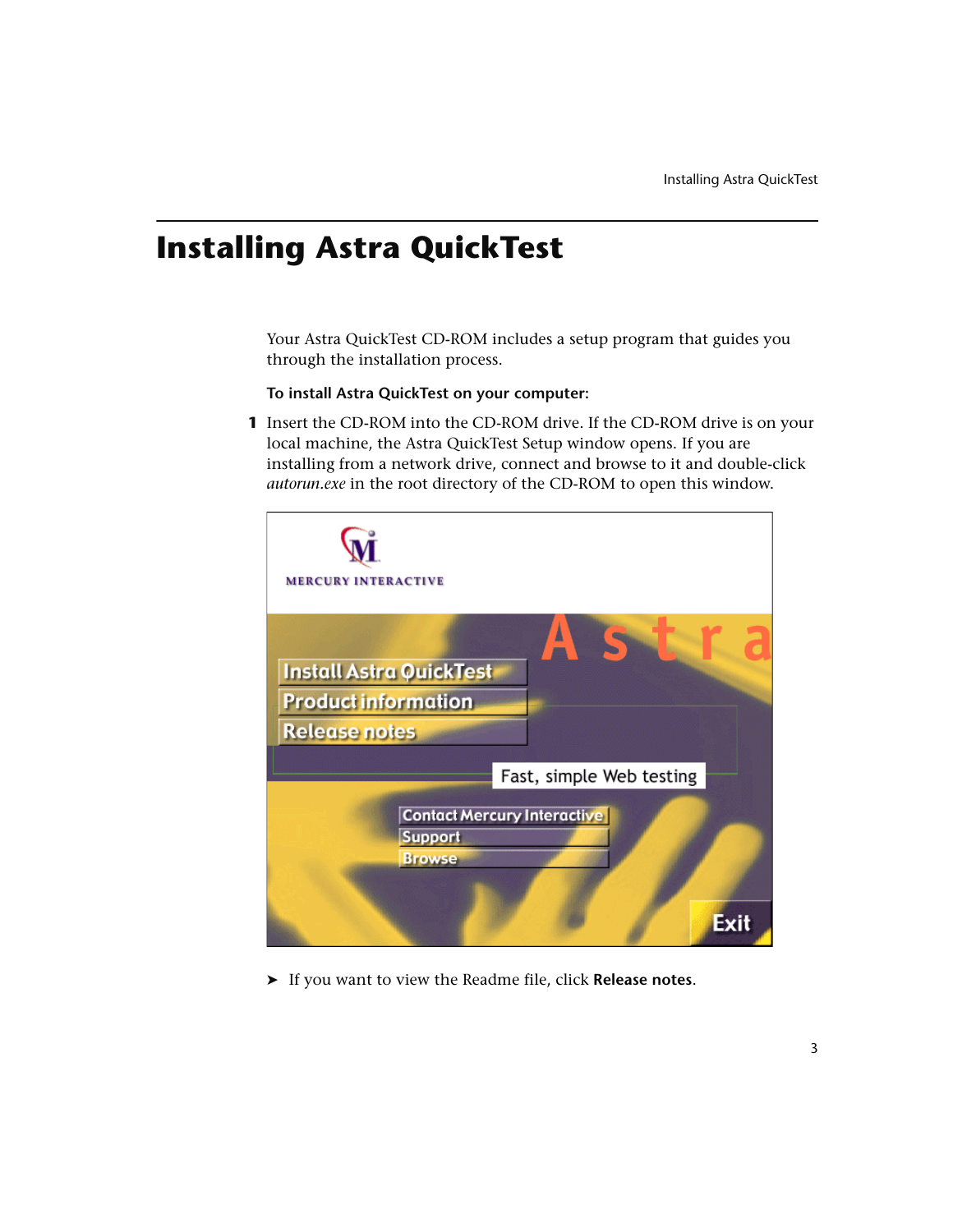- ➤ If you want to open the Astra Try and Buy site (*http://www.astratryandbuy.com*), click **Product information**.
- ➤ If you want to open the contact information page on Mercury Interactive's Web site (*http://www.mercuryinteractive.com/contact\_us*), click **Contact Mercury Interactive**.
- ➤ If you want to open Mercury Interactive's Customer Support Web site (*http://support.mercuryinteractive.com*), click **Support**.
- ➤ If you want to view the contents of the Astra QuickTest CD-ROM, click **Browse**.
- ➤ If you want to exit the Astra QuickTest Setup window, click **Exit**.

Click **Install Astra QuickTest** to install Astra QuickTest.

 **2** The Astra QuickTest setup program starts, and the **Software License Agreement** screen opens. Read the agreement.

| Software License Agreement<br>×                                                                                                                                                                                                                                                                                                                                                                                                                                                                                                                                                                                                                                                                                                                                                                                                                                                                                                                                                                       |  |  |
|-------------------------------------------------------------------------------------------------------------------------------------------------------------------------------------------------------------------------------------------------------------------------------------------------------------------------------------------------------------------------------------------------------------------------------------------------------------------------------------------------------------------------------------------------------------------------------------------------------------------------------------------------------------------------------------------------------------------------------------------------------------------------------------------------------------------------------------------------------------------------------------------------------------------------------------------------------------------------------------------------------|--|--|
| Please read the following License Agreement. Press the PAGE DOWN key to see.<br>the rest of the agreement.                                                                                                                                                                                                                                                                                                                                                                                                                                                                                                                                                                                                                                                                                                                                                                                                                                                                                            |  |  |
| Boftware Limited Use License and Limited Warranty Agreement<br>This Software License and Limited Warranty Agreement (this "Agreement") grants you a<br>personal, perpetual, non-transferable and nonexclusive license to use for your internal<br>business purposes at a secure site owned or leased by you, the Mercury Interactive<br>Corporation ("Mercury Interactive") software program described below, under the<br>following terms and conditions:<br>The software program licensed hereunder (the ''Licensed Program'') means the object<br>code version of all the software supplied to you with this Agreement, all permitted<br>reproductions of the same made by you, and all upgrades, enhancements or<br>improvements to such software subsequently provided to you by Mercury Interactive or its<br>authorized agents, distributors or resellers on any distribution media or via any form of<br>electronic distribution. "Documentation" means the documentation provided by Mercury |  |  |
| Do you accept all the terms of the preceding License Agreement? If you choose No, Setup<br>will close. To install Astra QuickTest 4.0, you must accept this agreement.                                                                                                                                                                                                                                                                                                                                                                                                                                                                                                                                                                                                                                                                                                                                                                                                                                |  |  |
| < Back<br>Yes<br>No                                                                                                                                                                                                                                                                                                                                                                                                                                                                                                                                                                                                                                                                                                                                                                                                                                                                                                                                                                                   |  |  |

To install Astra QuickTest, you must accept the terms of the license agreement by clicking **Yes**. If you click **No**, the setup program will close.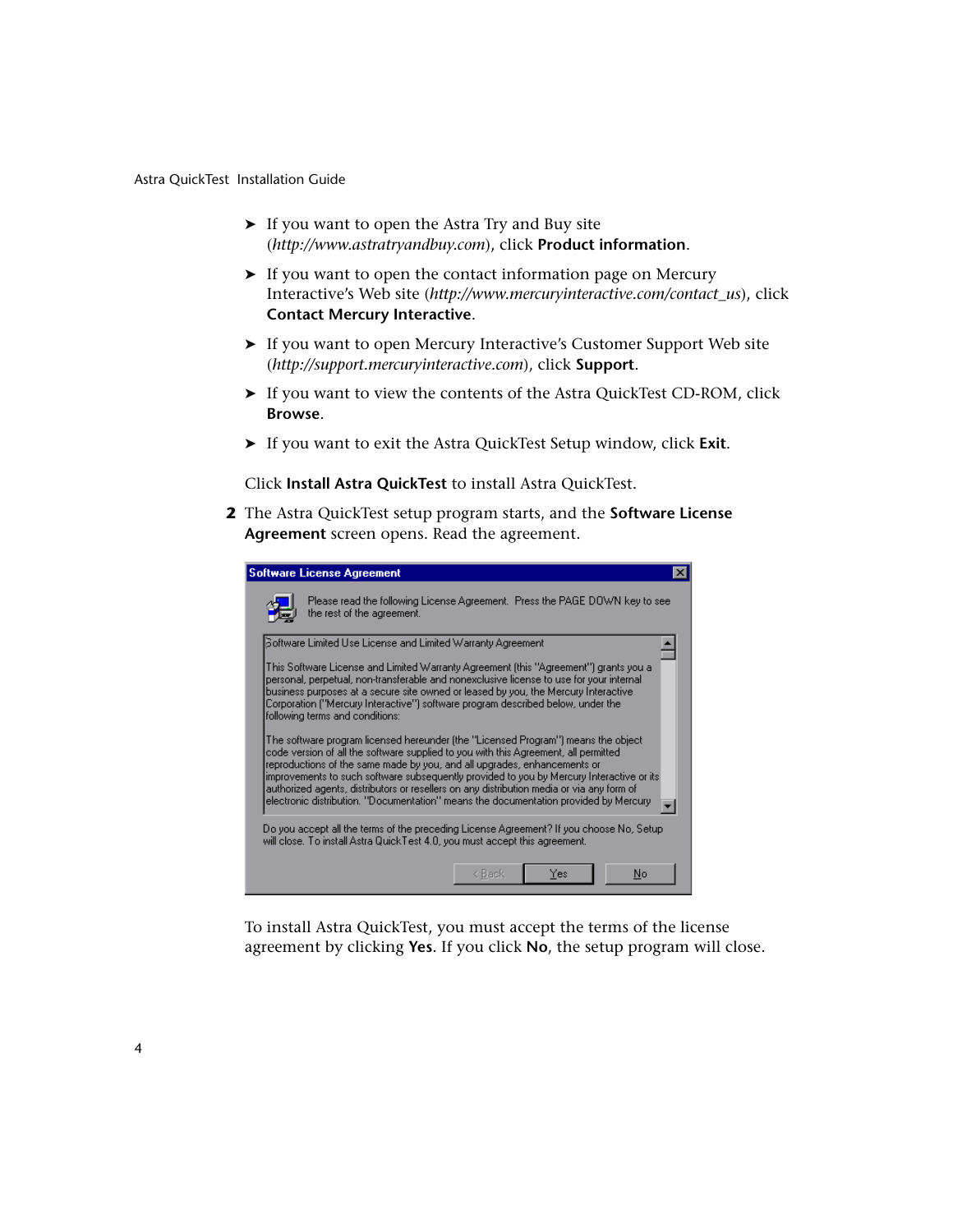**3** In the **Registration Information** screen, type your name, the name of your company, and an Astra QuickTest maintenance number. Your maintenance number can be obtained from the e-mail you received from Mercury Interactive Customer Support.

| Registration Information | $\vert x \vert$                                                                                                                                                 |
|--------------------------|-----------------------------------------------------------------------------------------------------------------------------------------------------------------|
|                          | Please type your name, the name of your company and your<br>maintenance number. The maintenance number was provided to<br>you with the Astra QuickTest package. |
|                          | Name<br>Mercury                                                                                                                                                 |
|                          | Mercury Interactive<br>Company                                                                                                                                  |
|                          | Maintenance Number<br><b>EXXXXXXX-XXXXX</b>                                                                                                                     |
|                          |                                                                                                                                                                 |
|                          | < <u>B</u> ack<br>Next ><br>Cancel                                                                                                                              |

Click **Next** to proceed.

 **4** Click **Yes** to confirm the registration information.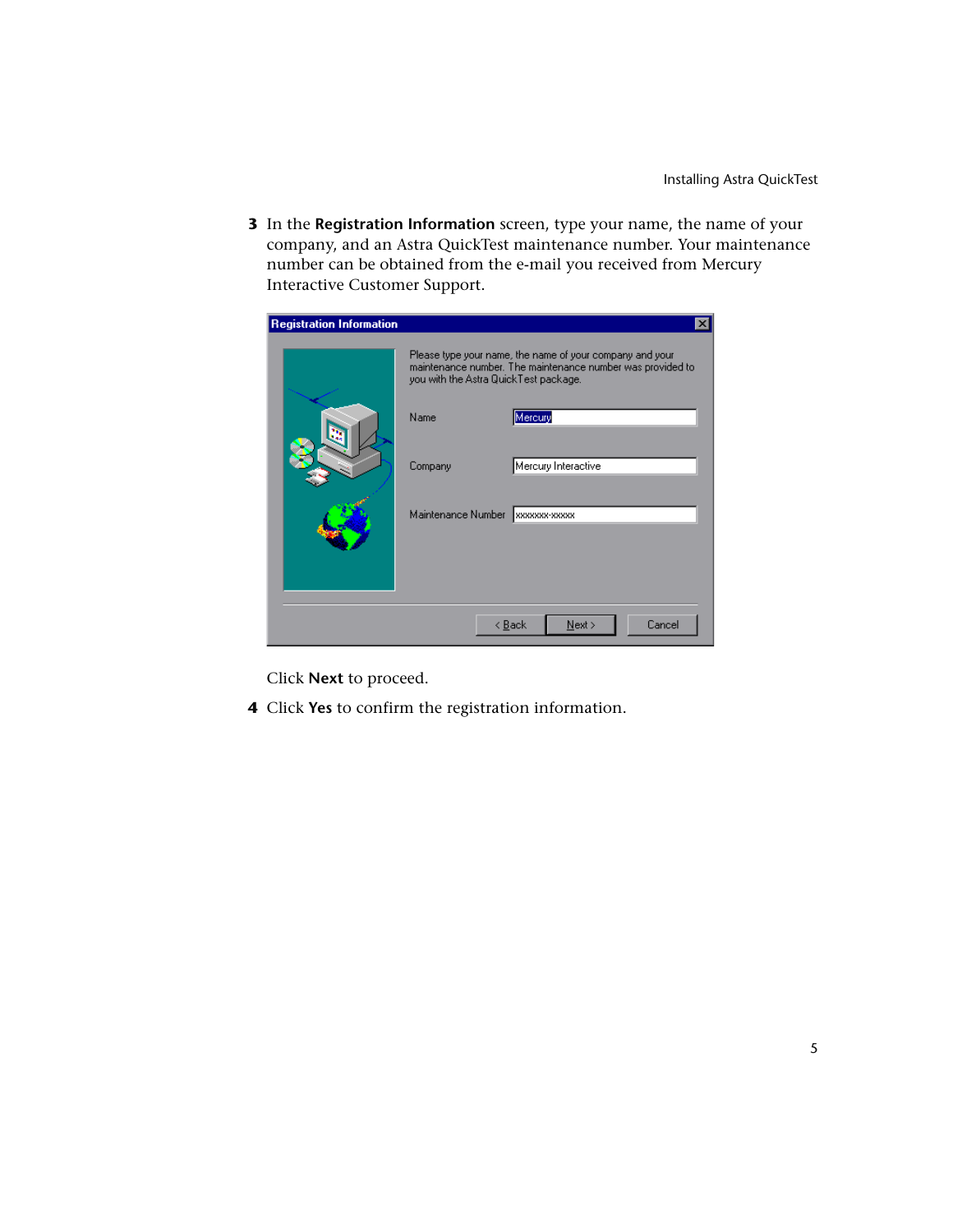**5** In the **Choose Destination Location** screen, choose the location where you want to install Astra QuickTest.

| <b>Choose Destination Location</b> |                                                                                                                                                                                           | $\vert x \vert$ |
|------------------------------------|-------------------------------------------------------------------------------------------------------------------------------------------------------------------------------------------|-----------------|
|                                    | Setup will install Astra QuickTest 4.0 in the following folder.<br>To install to this folder, click Next.<br>To install to a different folder, click Browse and select another<br>folder. |                 |
|                                    | <b>Destination Folder</b><br>d:\Program Files\Mercury Interactive\Astra QuickTest<br>Browse.                                                                                              |                 |
|                                    | 46.2 MB<br>Space Required:<br>Disk Space.<br>1058.7 MB<br>Space Available:                                                                                                                |                 |
|                                    | < <u>B</u> ack<br>Next ><br>Cancel                                                                                                                                                        |                 |

To select a different location, click **Browse**, choose a folder, and then click **OK.**

You should install Astra QuickTest to a drive with at least 60 MB of free disk space.

Click **Next** to proceed.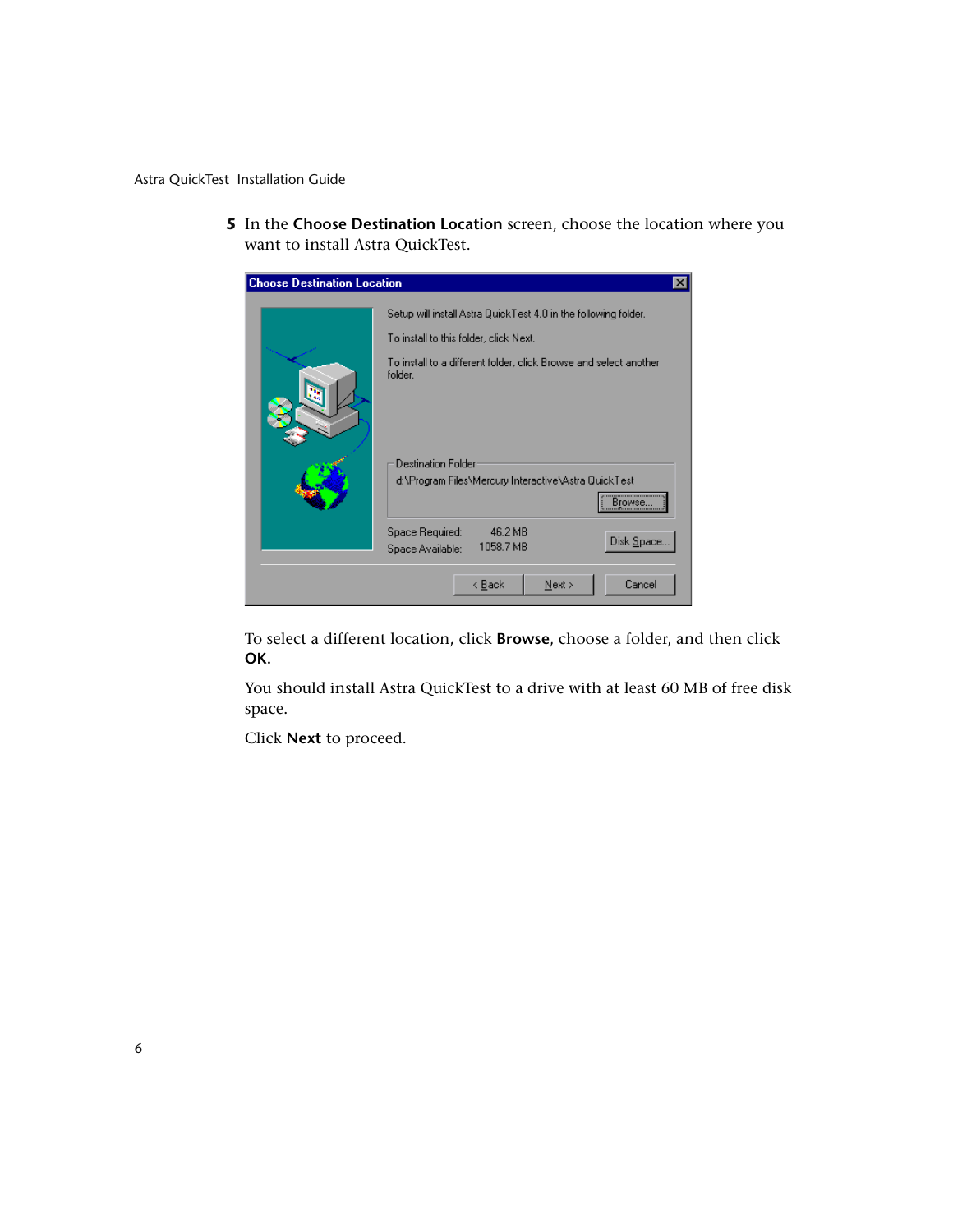**6** In the **Astra QuickTest 4.0 License** screen, type your licence number. Your licence number can be obtained from the e-mail you received from Mercury Interactive Customer Support.

| Astra QuickTest 4.0 License |                                                                                              | ⊠ |
|-----------------------------|----------------------------------------------------------------------------------------------|---|
|                             | Enter your license number.<br>Use 'TEMPORARY' for a temporary license for 7 days<br>License: |   |
|                             | Cancel<br>$\leq$ $\underline{\mathsf{B}}$ ack<br>$N$ ext >                                   |   |

Click **Next** to proceed.

If you are using a temporary license, an information dialog box instructs you to contact Mercury Interactive Customer Support for a permanent license. Click **OK**.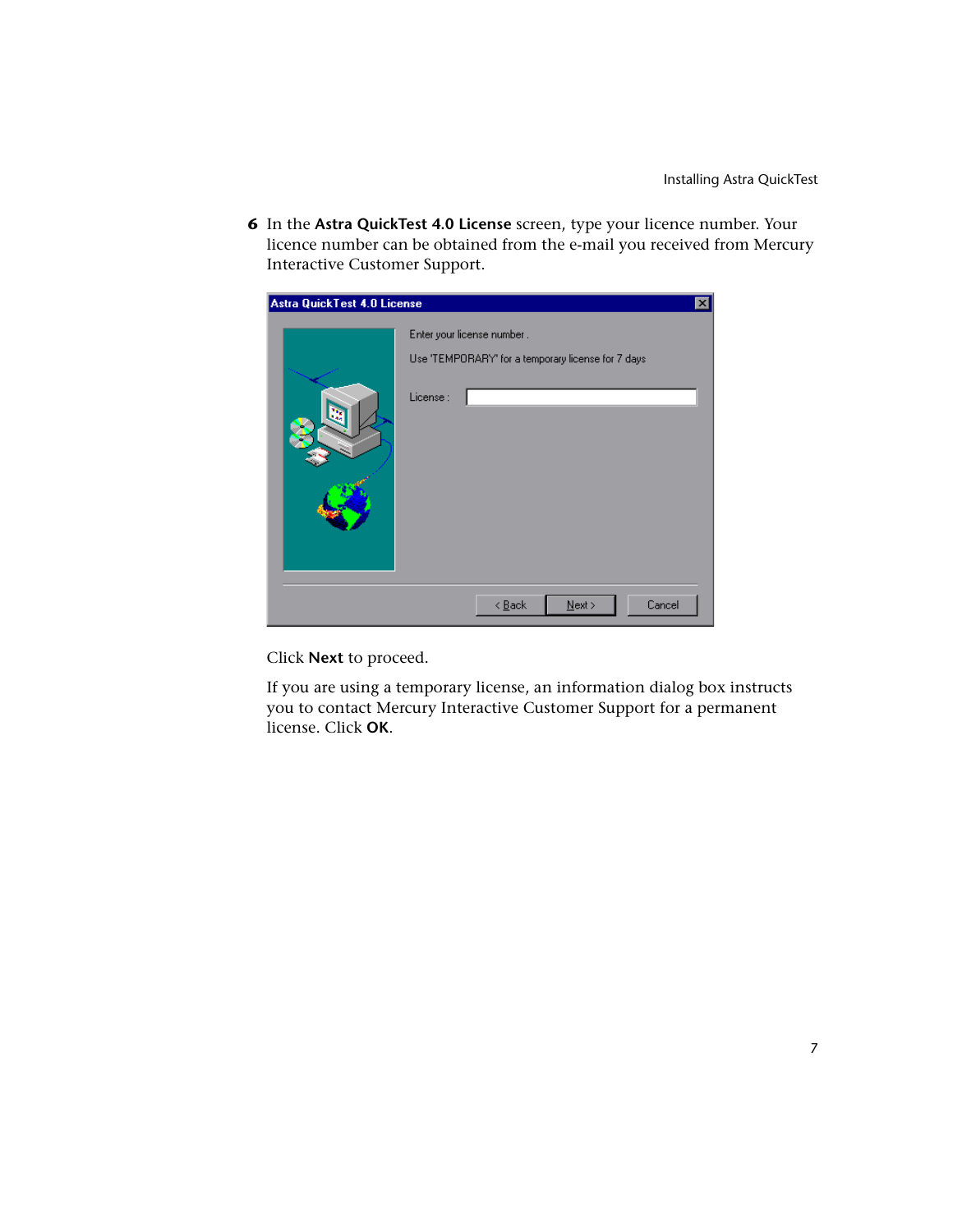**7** In the **Start Copying Files** screen, review the settings you selected.



To select different settings, click **Back**. To confirm the settings, click **Next**.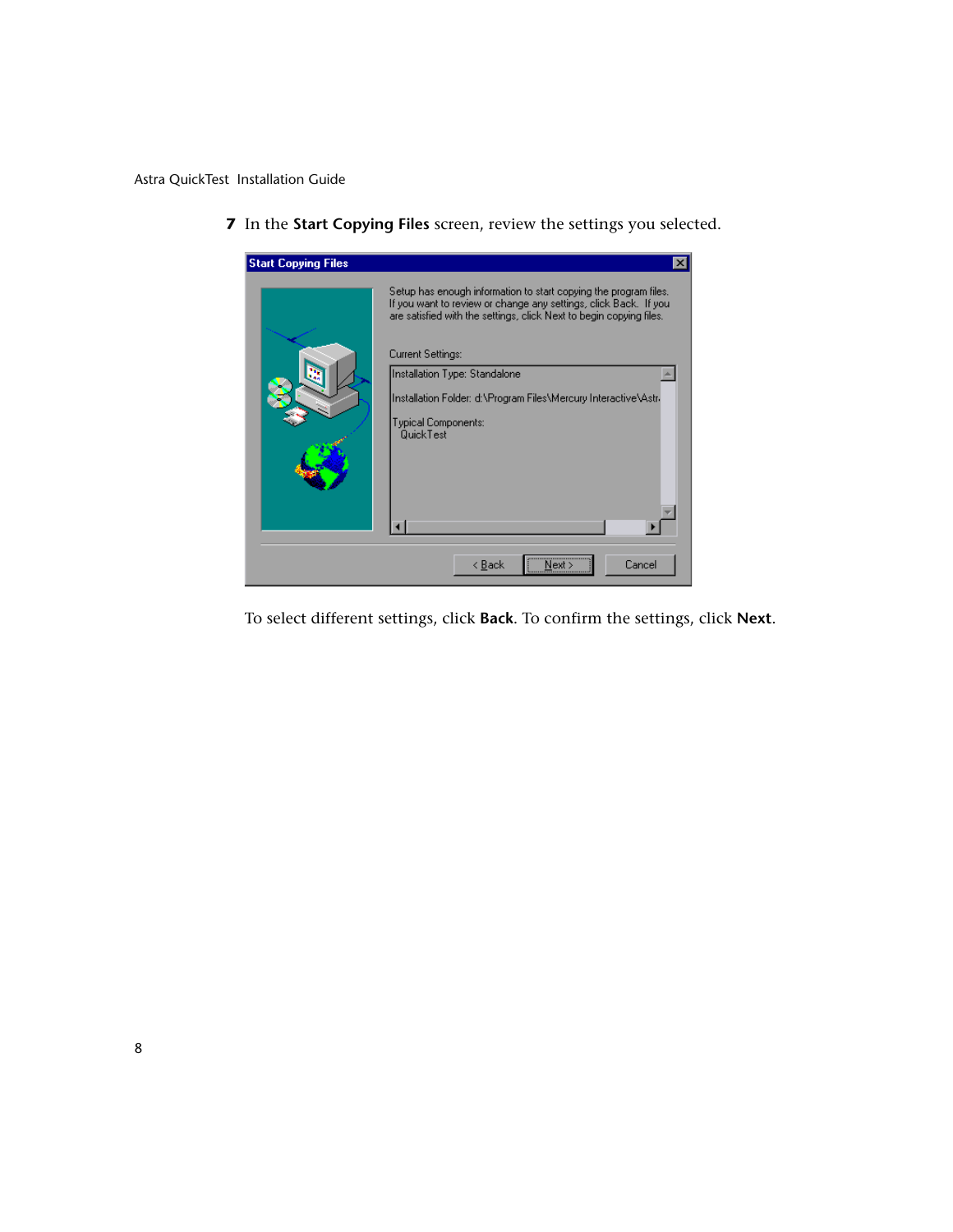**8** The **Change Internet Explorer Settings** screen requires you to change the Microsoft Internet Explorer settings.



Click **Next** to proceed.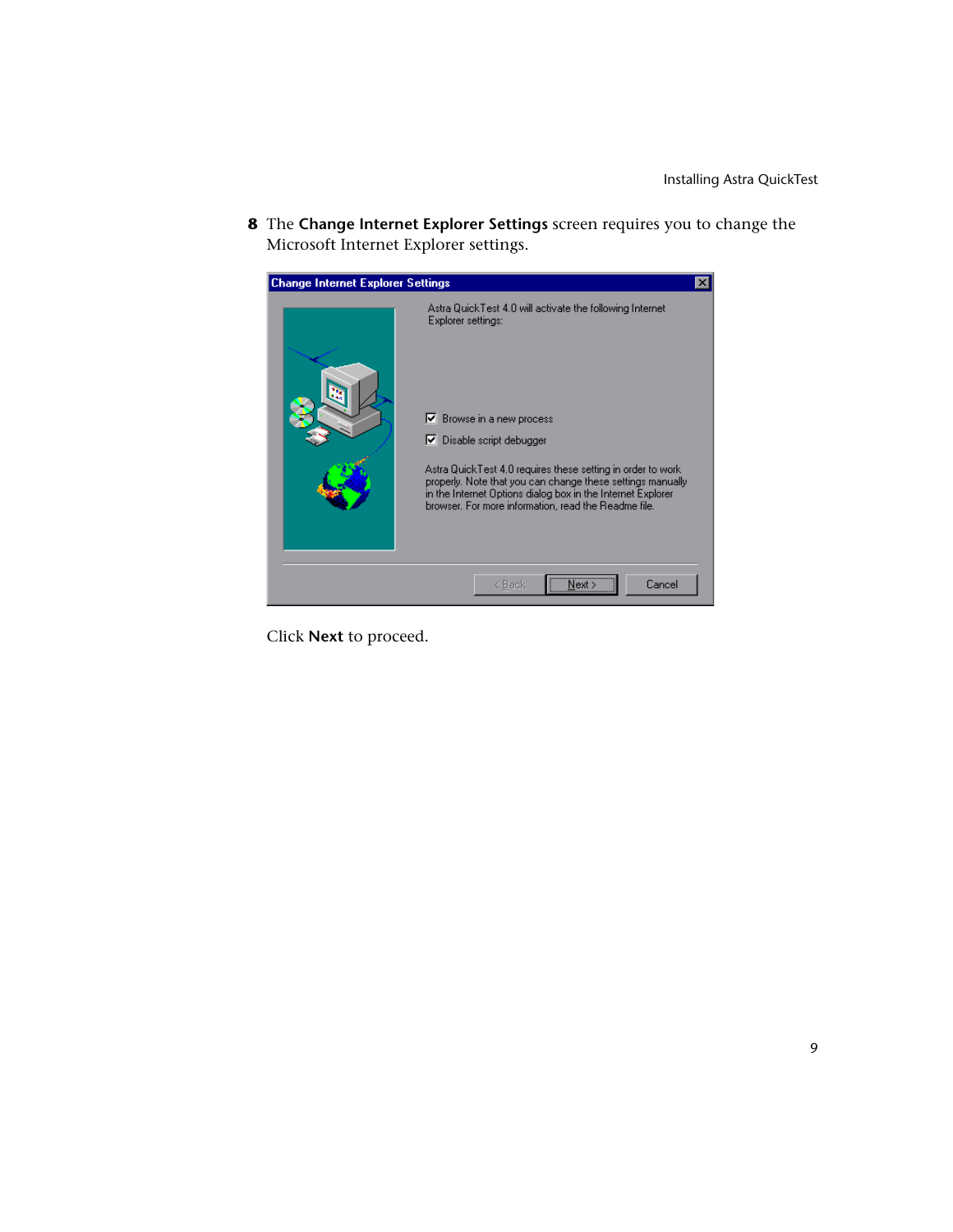**9** If the Microsoft Script Debugger is not installed on your machine, the **Install Microsoft Script Debugger** screen opens. You can specify whether or not to download and install the Microsoft Script Debugger to utilize Astra QuickTest's debugging features.

| <b>Install Microsoft Script Debugger</b> |                                                                                                                                                                                                                                                                                                                                                                | $\vert x \vert$ |
|------------------------------------------|----------------------------------------------------------------------------------------------------------------------------------------------------------------------------------------------------------------------------------------------------------------------------------------------------------------------------------------------------------------|-----------------|
|                                          | Astra QuickTest 4.0 has powerful debugging features.<br>To take full advantage of this features, please install the<br>Microsoft Script Debugger.<br>Choose Action<br>C Download and install Microsoft Script Debugger<br>C Only download Microsoft Script Debugger<br>C Do not download or install<br>Destination Path<br>E:\TEMP\DebuggerSetup.exe<br>Browse |                 |
|                                          | $N$ ext ><br>Cancel                                                                                                                                                                                                                                                                                                                                            |                 |

Choose an option. By default, the Microsoft Script Debugger is downloaded and installed on your computer.

To select a different location, click **Browse**, choose a folder, and then click **OK.**

Click **Next** to proceed.

The installation process begins. To pause or quit the installation process, click **Cancel**.

| <b>Setup</b>                   |        |  |
|--------------------------------|--------|--|
| Installing<br>bin\paramvar.dll |        |  |
|                                | 59 %   |  |
|                                | Cancel |  |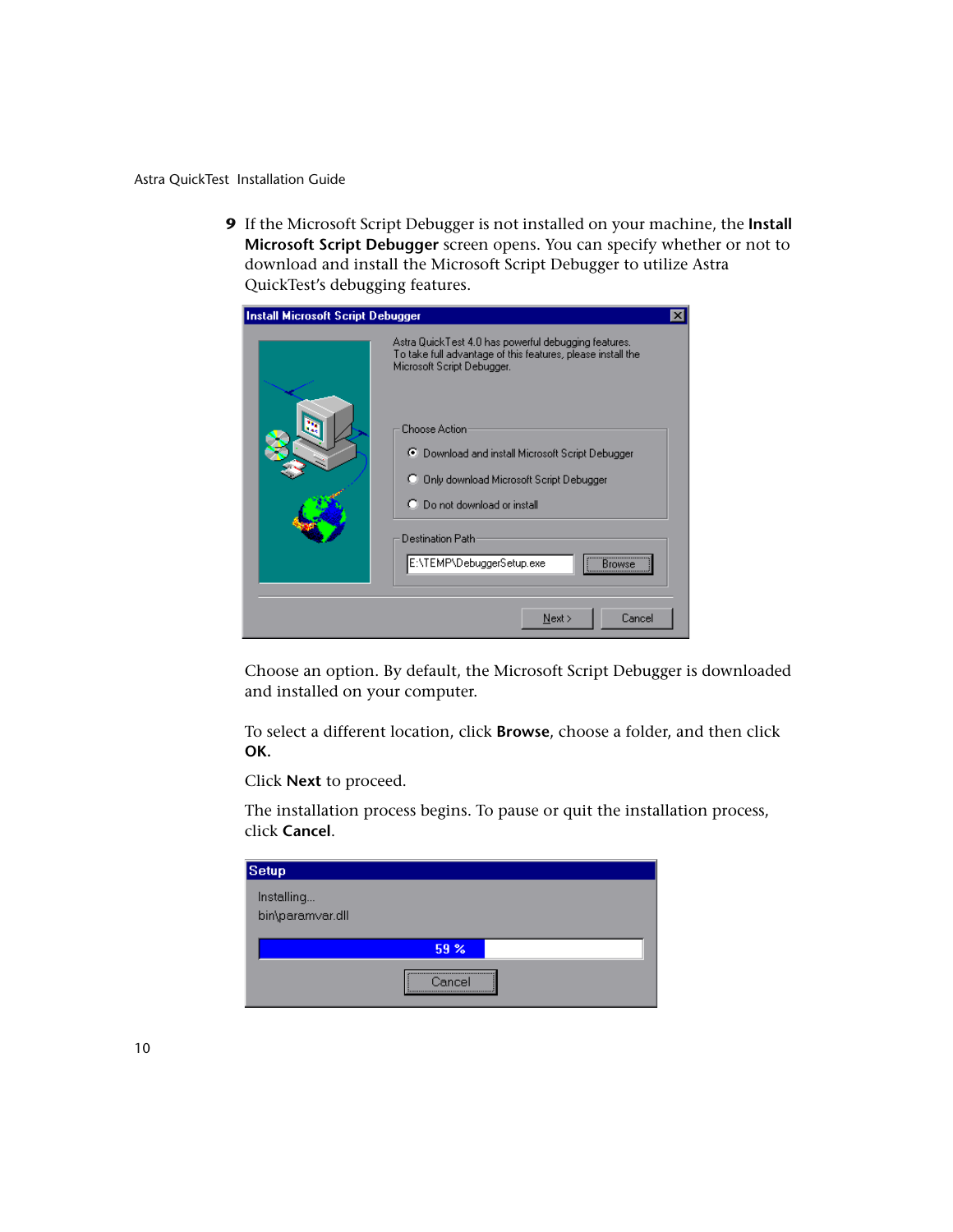**10** In the **Select Program Folder** screen, specify a program folder for the Astra QuickTest icons, or accept the default folder, Astra QuickTest.



Click **Next** to proceed.

The setup program automatically checks the Astra Try and Buy Web site for updated Astra QuickTest components.

**Note:** You can also check for updated components after Astra QuickTest is installed, by choosing **Start > Programs > Astra QuickTest > Update from the Web**.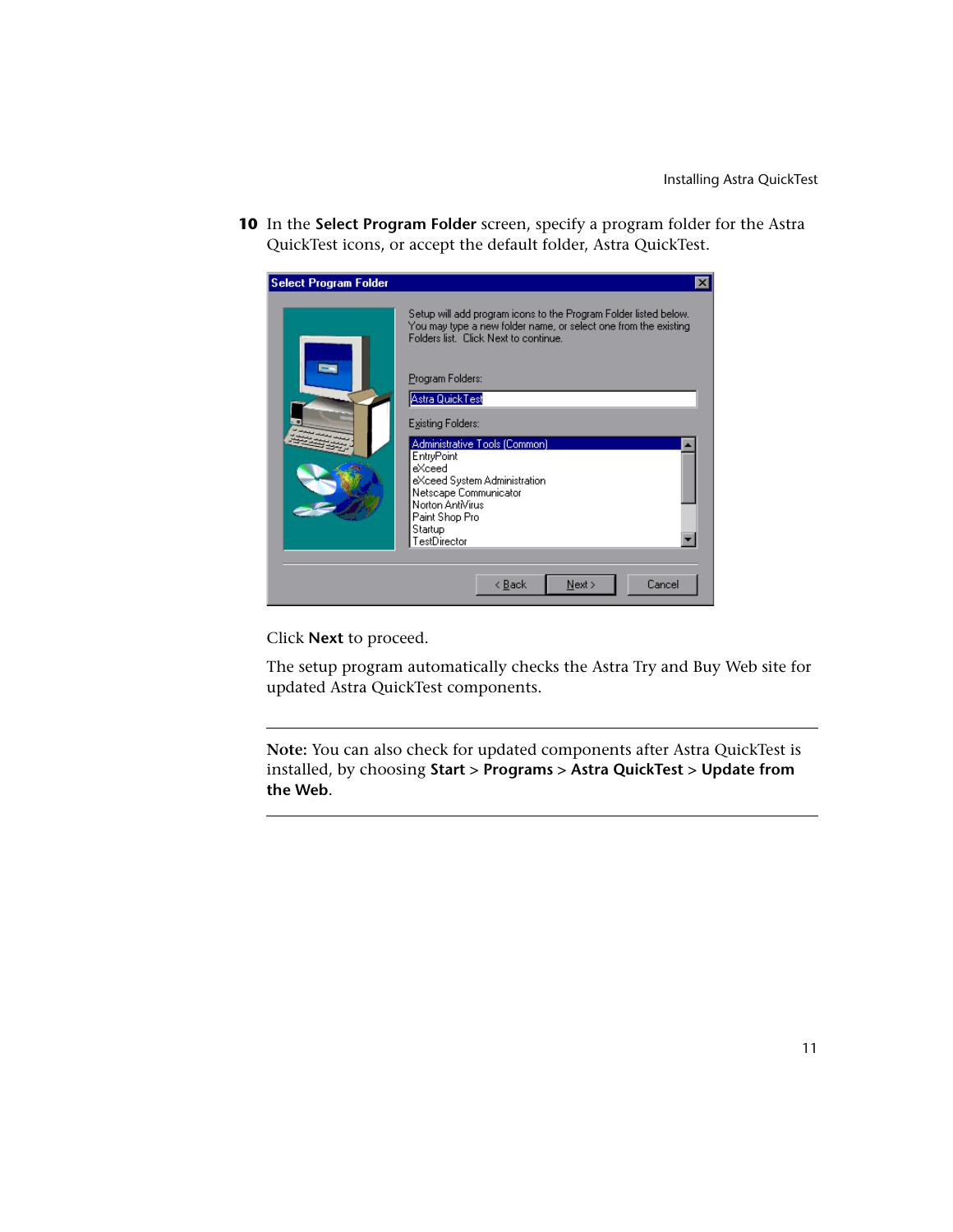**11** The **Setup Complete** screen prompts you to restart your computer. You can delay restarting your computer until a later point, however, you must restart your computer before you use Astra QuickTest.



Click **Finish** to complete the setup process.

**Note:** You should review the Readme file for last minute technical and troubleshooting information. To open your Readme file, click **Programs > Astra QuickTest > Read Me** in the **Start** menu.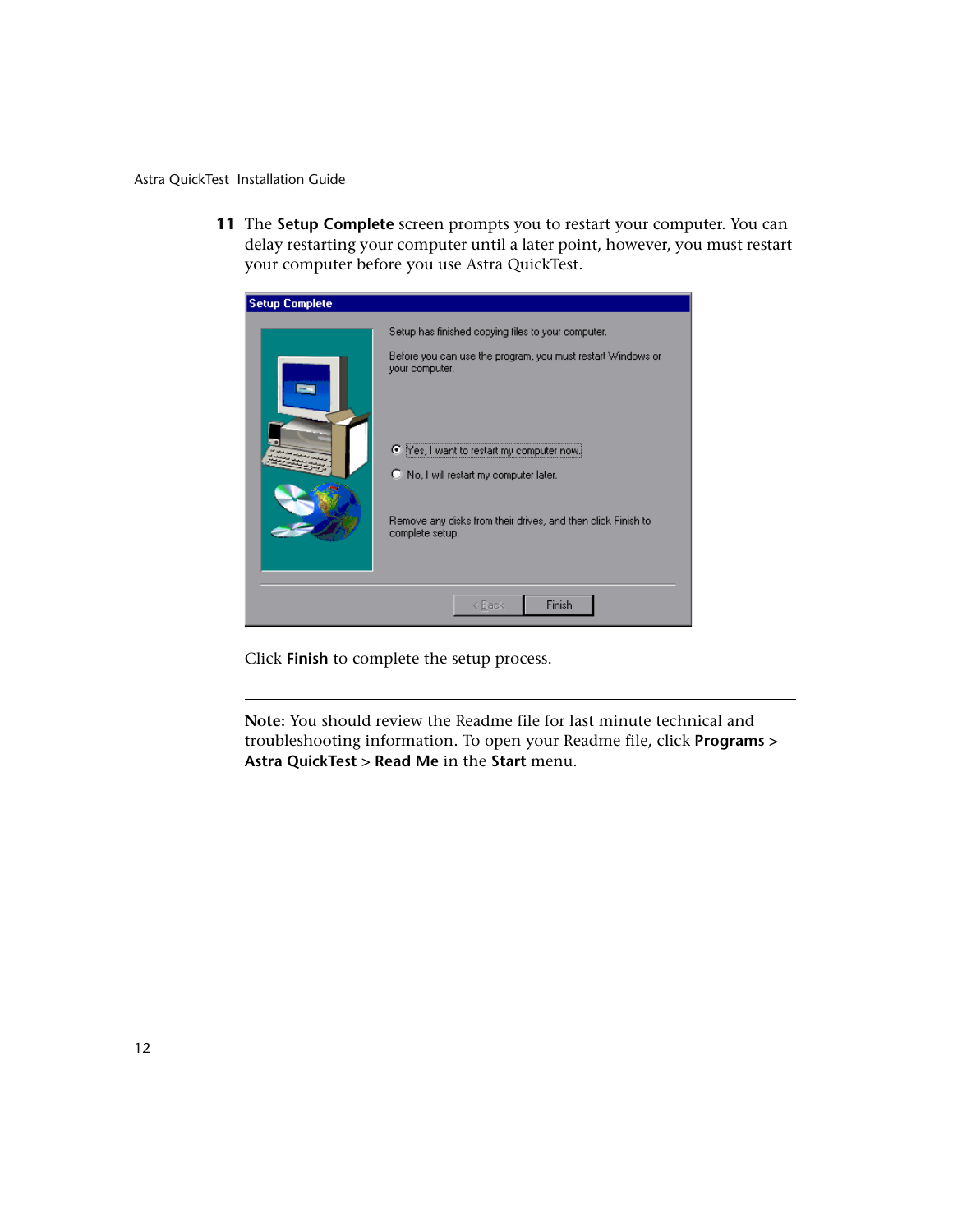## <span id="page-16-0"></span>**Uninstalling Astra QuickTest**

Your Astra QuickTest installation includes an uninstall program which uninstalls Astra QuickTest software and files from your computer and removes Astra QuickTest shortcuts from your Start menu.

#### **To uninstall Astra QuickTest:**

- **1** Choose **Programs > Astra QuickTest > Uninstall** on the **Start** menu.
- **2** A message asks you to confirm your decision to uninstall Astra QuickTest. Click **Yes** to uninstall Astra QuickTest. Otherwise, click **No** to keep Astra QuickTest installed on your computer.

The Uninstall Shield window opens.

 **3** You may be prompted to remove shared files that are not being used by any program. If you are not sure what to do, click **No to All**.

The Uninstall Shield removes Astra QuickTest from your computer.

 **4** When the Uninstall program is completed, the OK button is enabled. Click **OK**.

**Note:** Uninstalling Astra QuickTest does not uninstall the Microsoft Script Debugger. To uninstall, select **Microsoft Script Debugger** from the **Add/Remove Programs** dialog box in the **Control Panel**.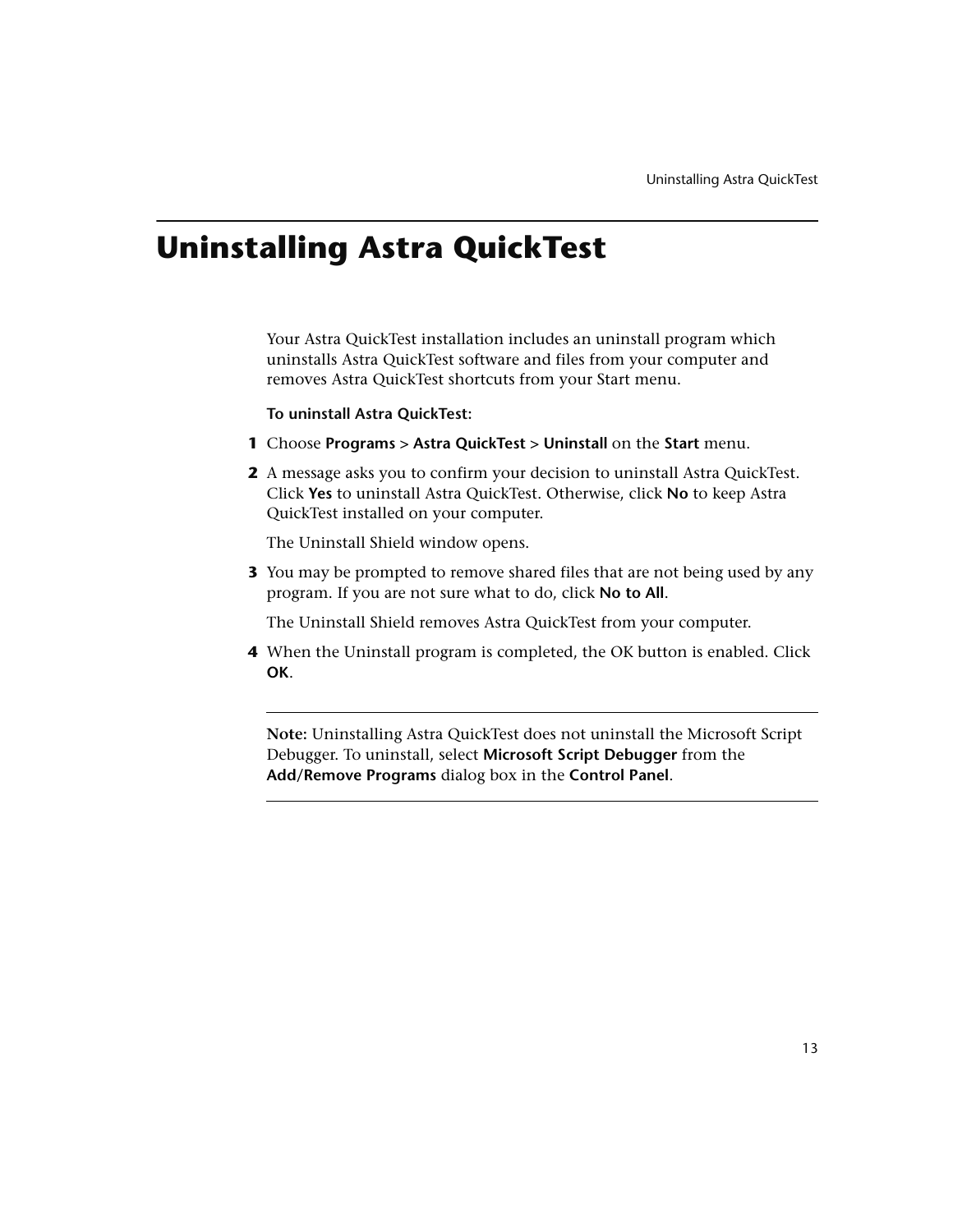Astra QuickTest Installation Guide